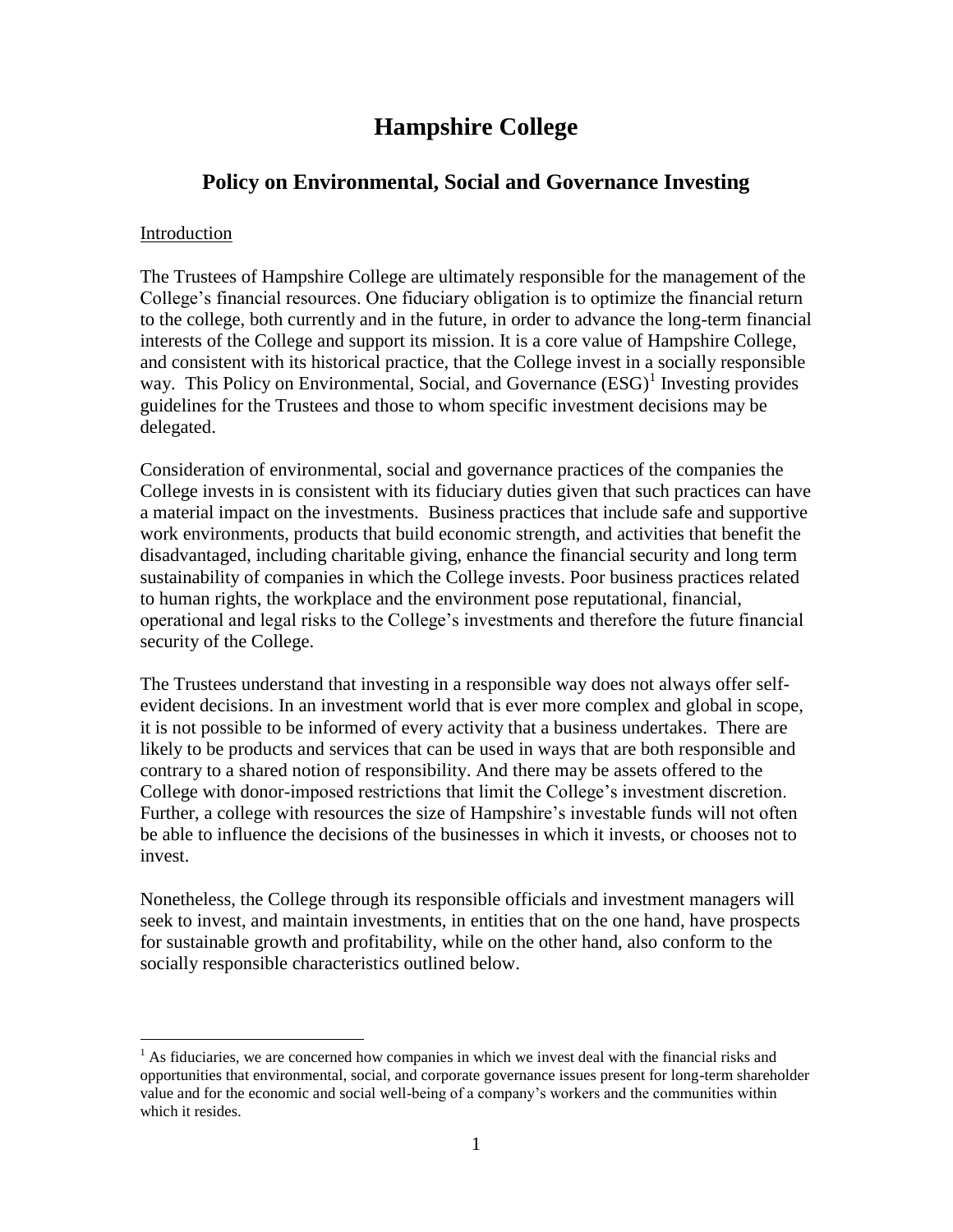#### ESG Investing

*The College will favor* investments in businesses that emphasize one or more of the following characteristics:

- 1. Provide beneficial goods and services such as food, clothing, housing, health, education, transportation and energy.
- 2. Pursue research and development programs that hold promise for new products of social benefit and for increased employment prospects.
- 3. Maintain fair labor practices including exemplary management policies in such areas as non-discriminatory hiring and promotion, worker participation and education, and in policies affecting their quality of work life.
- 4. Maintain a safe and healthy work environment including full disclosure to workers of potential work hazards.
- 5. Demonstrate innovation in relation to environmental protection, especially with respect to policies, organizational structures, and/or product development; give evidence of superior performance with respect to waste utilization, pollution control, and efforts to mitigate climate change risk.
- 6. Use their power to enhance the quality of life for the underserved segments of our society and encourage local community reinvestment.
- 7. Have a record of sustained support for higher education.

*The College will not favor* investments in businesses whose products, services, or business practices are inconsistent with the above characteristics, in particular avoiding businesses that:

- A. Make nuclear, biological, or conventional weapons.
- B. Have significant operations in countries with serious human rights violations.
- C. Engage in unfair labor practices.
- D. Discriminate by race, gender, ethnic origin, sexual preference, or disability.
- E. Demonstrate substantially harmful environmental practices.
- F. Market abroad products that are banned in the United States because of their impact on health or the environment.
- G. Have markedly inferior occupational health and safety records.
- H. Manufacture or market products that in normal use are unsafe.
- I. Refuse to make their performance records concerning Guidelines  $1 7$  and A – H available upon reasonable request.